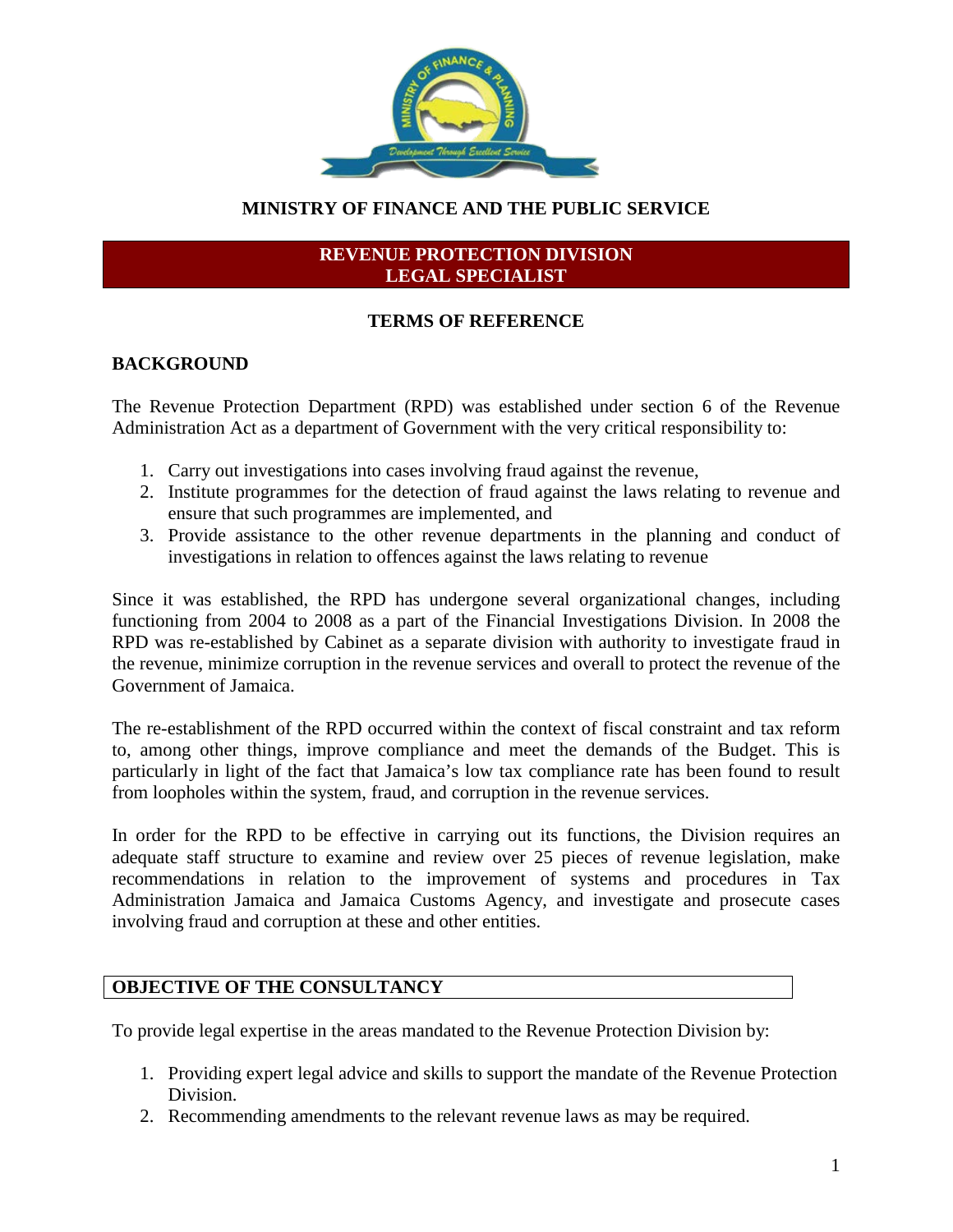#### **SCOPE OF WORK**

#### **IN ORDER TO ACHIEVE THE STATED OBJECTIVES THE INDIVIDUAL WILL BE REQUIRED TO:**

#### **Establish a legal framework to support the initiative of the Revenue Protection Division. In doing so the Legal Specialist:**

- Advise on the merit of cases referred to the Revenue Protection Division under the relevant legislation
- Analyze issues and evaluate evidence presented
- Provide guidance and support during the investigative phase of all cases
- Prepare cases where necessary for submission to the Principal Director/Commissioner and/or Director of Public Prosecutions and the Attorney General's Chambers (if applicable); determining the completeness of the information and adequacy of the evidence in the investigators' reports, securing witness statements and preparing briefs supported by relevant case laws.
- Institute legal action(s) and represent the Division before the Courts
- Prepare instructions for the Attorney General's Chambers to include fixed date claim forms; affidavits, supporting documents for affidavits and ensure that there is compliance with the rules associated wth the CPR such as the requirement fro full disclosure
- Provide or cause to be provided written opinions and interpretations as required.
- Perform other tasks such as drafting agreements, advising on negotiations, and preparing warrants and other legal instruments.
- Ascertain reasonable ground for executing search and obtain approval of the judge where necessary to ensure that search warrants are lawfully executed.
- Liaise with other entities as is necessary in the conduct of investigations.

#### **Recommend amendments to the relevant revenue laws as may be required. In doing so the Legal Specialist:**

- Identify weaknesses in revenue laws and recommend appropriate amendments.
- Research and advise the Division on matters relating to revenue and other applicable laws and legislation.
- Prepare opinions in a timely manner by identifying loopholes and exhibiting sound and accurate conclusions.
- Keep up to date with all facets of revenue law by reading new cases; attending seminars; maintaining awareness of amendments to the existing laws and performing research; communicating and interacting with the Director of Public Prosecutions and/or The Attorney General's Chambers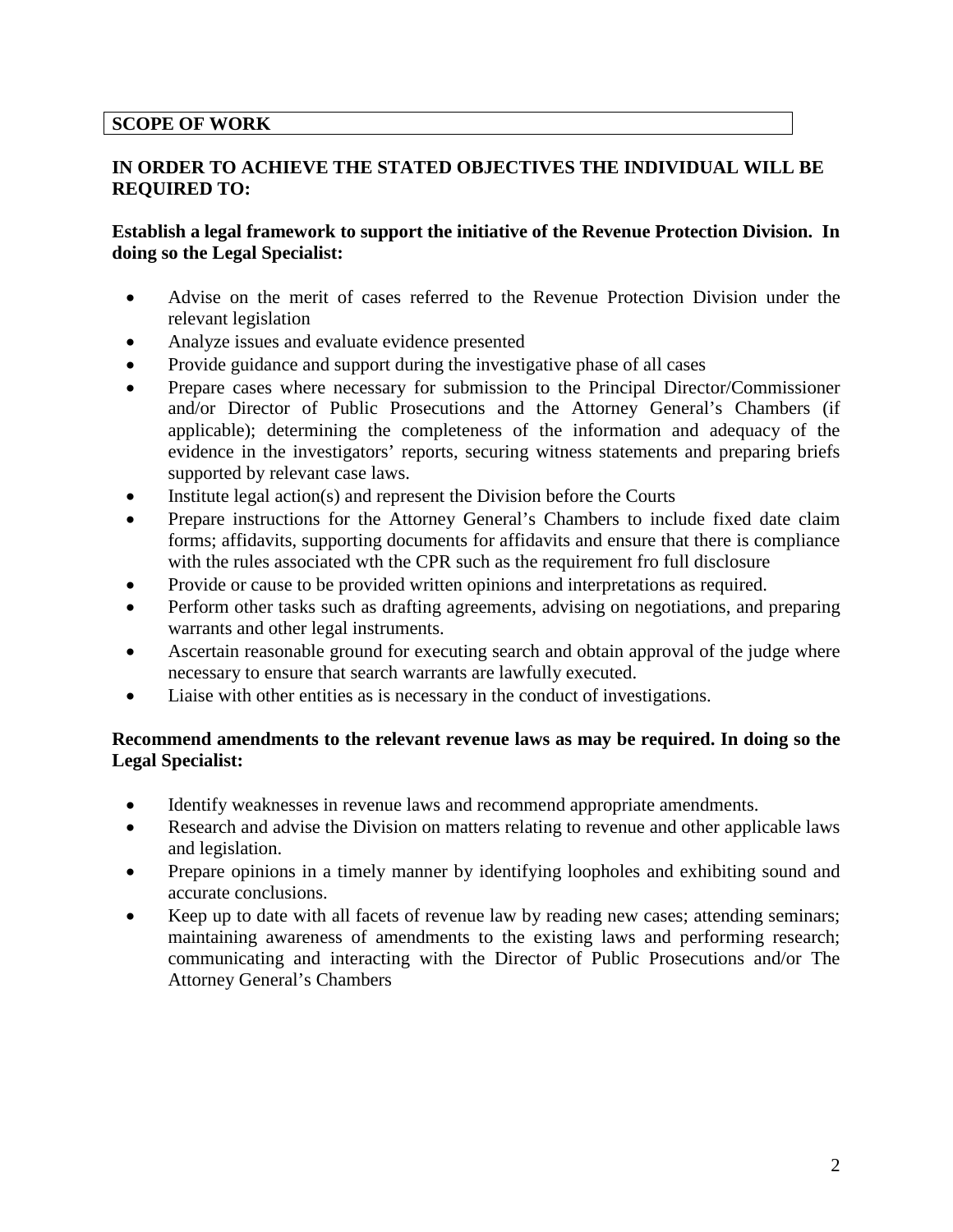# **DELIVERABLES**

The Legal Specialist will be required to provide annual workplans and monthly reports over the life of the contract. The table below outlines the requirements:

| <b>DELIVERABLE</b>      | <b>DEFINITION</b>                                                                                                                                                                                                                                                                                                                                                                                                                                                                                   | <b>TIMELINE</b>                                                                                                                                                                                            |
|-------------------------|-----------------------------------------------------------------------------------------------------------------------------------------------------------------------------------------------------------------------------------------------------------------------------------------------------------------------------------------------------------------------------------------------------------------------------------------------------------------------------------------------------|------------------------------------------------------------------------------------------------------------------------------------------------------------------------------------------------------------|
| <b>Annual Work Plan</b> | The Workplan is the operational<br>document for the consultancy and is<br>used to determine the required inputs<br>for the development and delivery of<br>the output of the consultancy. As<br>such the Workplan document must<br>detail:<br>Methodology for providing the<br>key outputs of the consultancy<br>Resources required that<br>are<br>outside of the control of the<br>consultant<br>Time lines for the achievement of<br>tasks<br>associated<br>with<br>the<br>consultant deliverables | The<br>workplan<br>will<br>be<br>developed for<br>12<br>every<br>months of the consultancy and<br>will be revised based on<br>consultation with the officer<br>assigned to supervise<br>the<br>consultancy |
| <b>Monthly Reports</b>  | Each report will detail the progress of<br>activities related to the assignment,<br>highlighting<br>issues,<br>bottlenecks/constraints, adjustments<br>for<br>and<br>necessary<br>resources<br>The reports will also<br>execution.<br>make recommendations and identify<br>next steps for the following month.                                                                                                                                                                                      | Due at the end of each month                                                                                                                                                                               |

# **REPORTING RELATIONSHIP**

The consultant will report to the Principal Director, Revenue Protection Division (RPD) in the Ministry of Finance and the Public Service. He/She will be required to provide all deliverables to the officer and will be guided on the implementation of the project activities accordingly.

- Level of effort: Full time level of effort of Thirty Six (36) consecutive months will be required.
- Duration of contract: The Contract will begin February 2017 and will conclude in January 2020.
- Location: Jamaica
- Type of Contract: Individual Contractor
- Type of contract: Lump sum.

#### **"Sign-off" Procedure**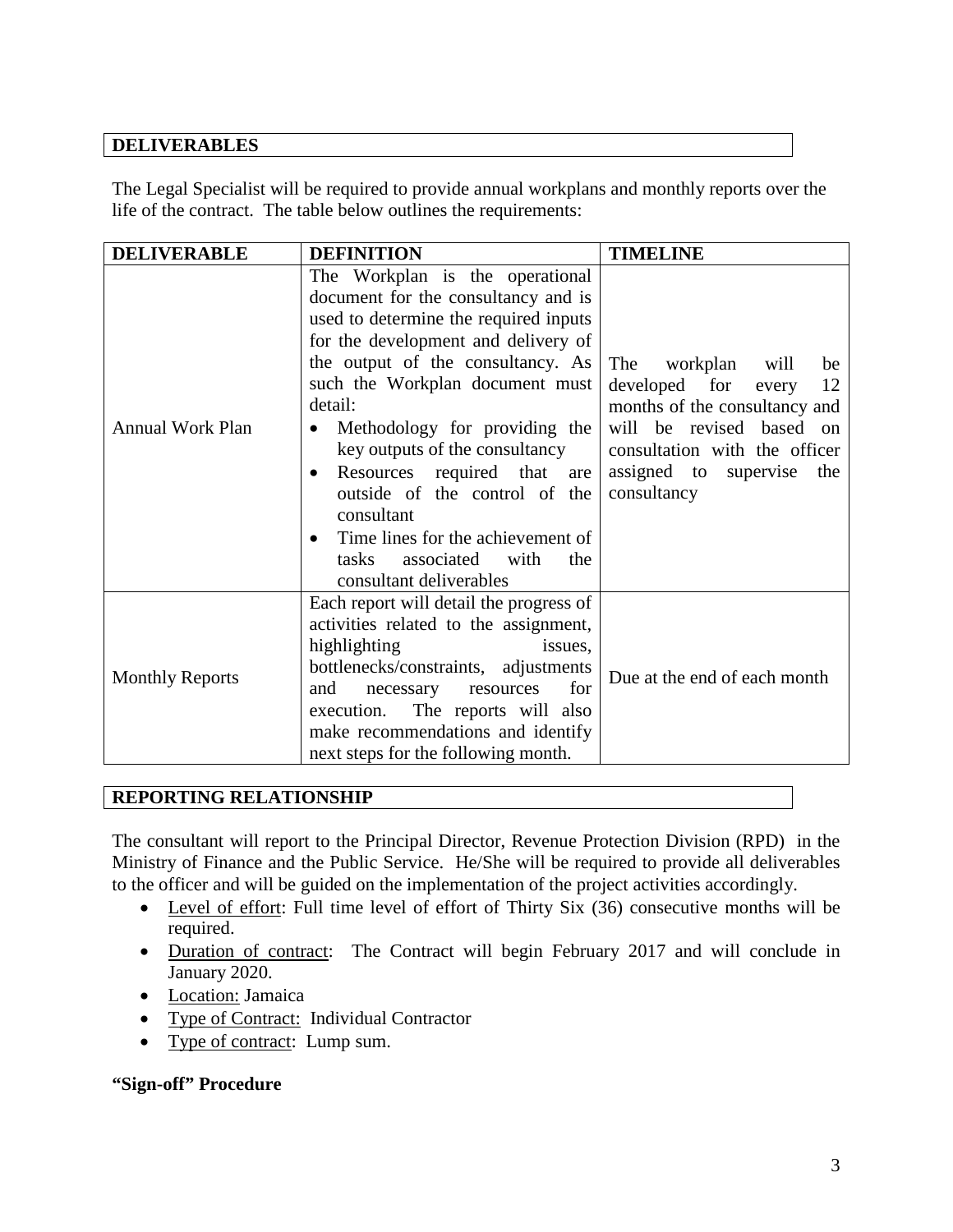The Principal Director, Revenue Protection Division (RPD) will have primary responsibility for signing off on all final deliverables. Deliverables will only be considered satisfactorily completed once they have received the final approval of the Principal Director, RPD.

## **Variations**

All proposed changes to the work plan and deliverables must be discussed with the Principal Director, Revenue Protection Division (RPD).

## **QUALIFICATIONS & EXPERIENCE**

- Bachelor of Laws degree
- Certificate of Legal Education
- Be admitted to practice in Jamaica
- Six (6) years post qualification experience

# **SPECIFIC KNOWLEDGE & SKILLS**

- Comprehensive knowledge of constitutional law, the revenue laws and regulations, related precedents and associated case law.
- Knowledge of business laws, commercial and trade practices
- Comprehensive knowledge of civil and criminal law and procedure
- Comprehensive knowledge of law enforcement and court procedures
- Competence in the use of computers

# **COMPETENCIES**

- Excellent research and analytical skills
- Excellent oral and written communication skills
- Ability to negotiate
- Good time management and organizational skills
- Good interpersonal skills
- Confidentiality